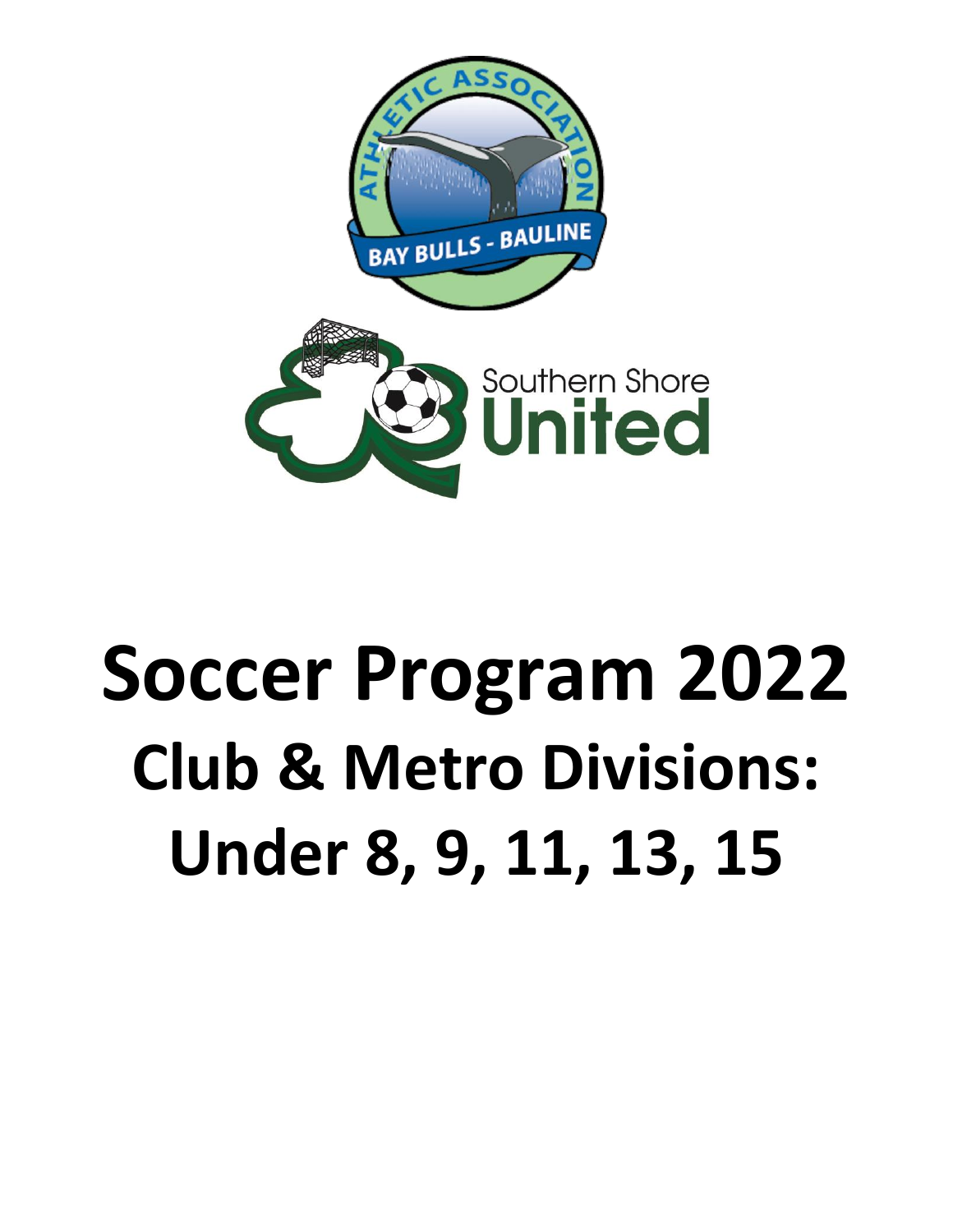## Welcome

Welcome to our Summer 2022 Club Soccer Program. BAA/SSU is proud to offer programming for children in the region. Southern Shore United Soccer Association (SSU), managed by Bay Bulls Bauline Athletic Association, is a not-for-profit organization. The association strives to maintain the lowest possible fees and ensuring that our members receive the highest level of soccer programming. The goal of the soccer program is to increase and encourage physical literacy, active living, technical ability & FUN!

# What is Club Program?

Our club programming is for players ages 8+ and is focused on developing soccer skills. Our Technical Director, with help from our volunteer coaches, work to teach the fundamentals of soccer. We offer 2 one hour and 15 minutes long sessions per week over the course of 9 weeks. This registered in our Club Program will have the option to also register for the Metro Soccer League.

# What is Metro Soccer League?

The Metro Soccer League is a regional Club Competition. It provides our young players with the opportunity to enhance their skills in a competitive environment in order to take their soccer skills to the next level. It is comprised of all the soccer clubs in the greater Metro area throughout the Avalon Peninsula. Competitive games between the various clubs age groups are scheduled on weekends throughout the region from early June to mid-September.

To register in the Metro Soccer League, you MUST also be registered in our Club Program. In addition to the 2 weekday club program timeslots, Metro League players will also participate in weekend games, Metro team practices start early May 2022 and interested platers must be registered before attending so that team selections can be finalized, and we can prepare for the upcoming season.

#### Team Selections:

All kids have the right to play in the club program, as well as the Metro League. Practices for Metro will start at the beginning of May (schedule TBD) and teams will be selected by Jim Hamlyn, Technical Director, in consultation with our volunteer coaches. NLSA required that we balance the teams between the kids registered in each age group.

This year we have made the decision to include Under 7 in the Metro League. This would be for kids born in 2015

For more information regarding the Metro Soccer League visit their website: <https://www.metroleaguesoccer.ca/home>

Metro League Manual:<https://www.metroleaguesoccer.ca/metro-league-manual>

# Divisions: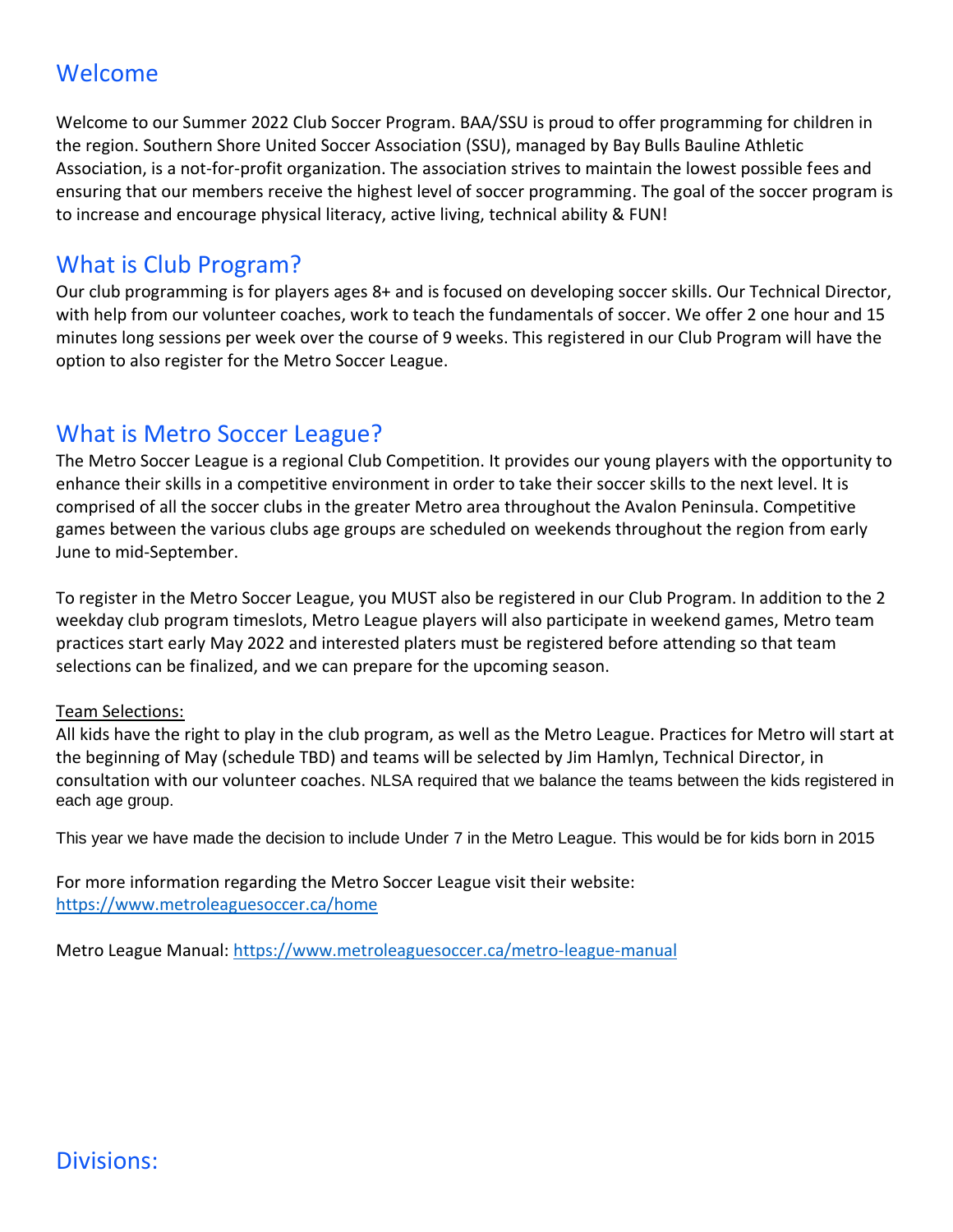Girls Under 7 – player born in 2015 Girls Under 8 – players born in 2014 Girls Under 9 – player born in 2013 Girls Under 11 – players born in 2011 - 2012 Girls Under 13 – players born in 2009 – 2010 Girls Under 15 – player born in 2007 - 2008 Boys Under 7 – players born in 2015 Boys Under 8 – players born in 2014 Boys Under 9 – players born in 2013 Boys Under 11 – players born in 2011 - 2012 Boys Under 13 – players born in 2009 – 2010 Boys Under 15 – players born in 2007 - 2008

## Club Practice Schedule:

| Boys Under 8, Under 9, Under 11, Under 13, | Girls Under 8, Under 9 (*TIME CHANGE) |
|--------------------------------------------|---------------------------------------|
| Under 15                                   | $6:00 - 7:00 \text{pm}$               |
| $7:15 - 8:30$ pm                           | Tuesday & Thursday                    |
| Monday & Wednesday                         |                                       |
|                                            | Under 11, Under 13, Under 15          |
|                                            | $7:15 - 8:30$ pm                      |
|                                            | Tuesday & Thursday                    |

\*All sessions will be located at the Alexandra Williams Field in Bay Bulls (located behind Bay Bulls Regional Lifestyle Center). Schedule is subject to change!

Each division will be pre-assigned to a grid before the first session, and they will remain on this grid for the entire summer. Each grid will be numbered!

# Club Program Details:

**Start/End Dates**: Our program will begin the week of June 27 and run until the week of August 22.

**Club Program Cost:** Under 8/Under 9 - \$125/player; Under 11 and up - \$150/player

**Metro League Cost**: \$90/player

**What should they wear:** All players are required to have a jersey. Jerseys can be purchased if you do not have one. Details about purchasing jerseys will be provided as soon as possible. An update will be posted to our Facebook and website.

We recommend with the Newfoundland weather to dress in layers and have a coast or sweater in case the weather takes a turn.

**Equipment:** Cleats and shinpads are required.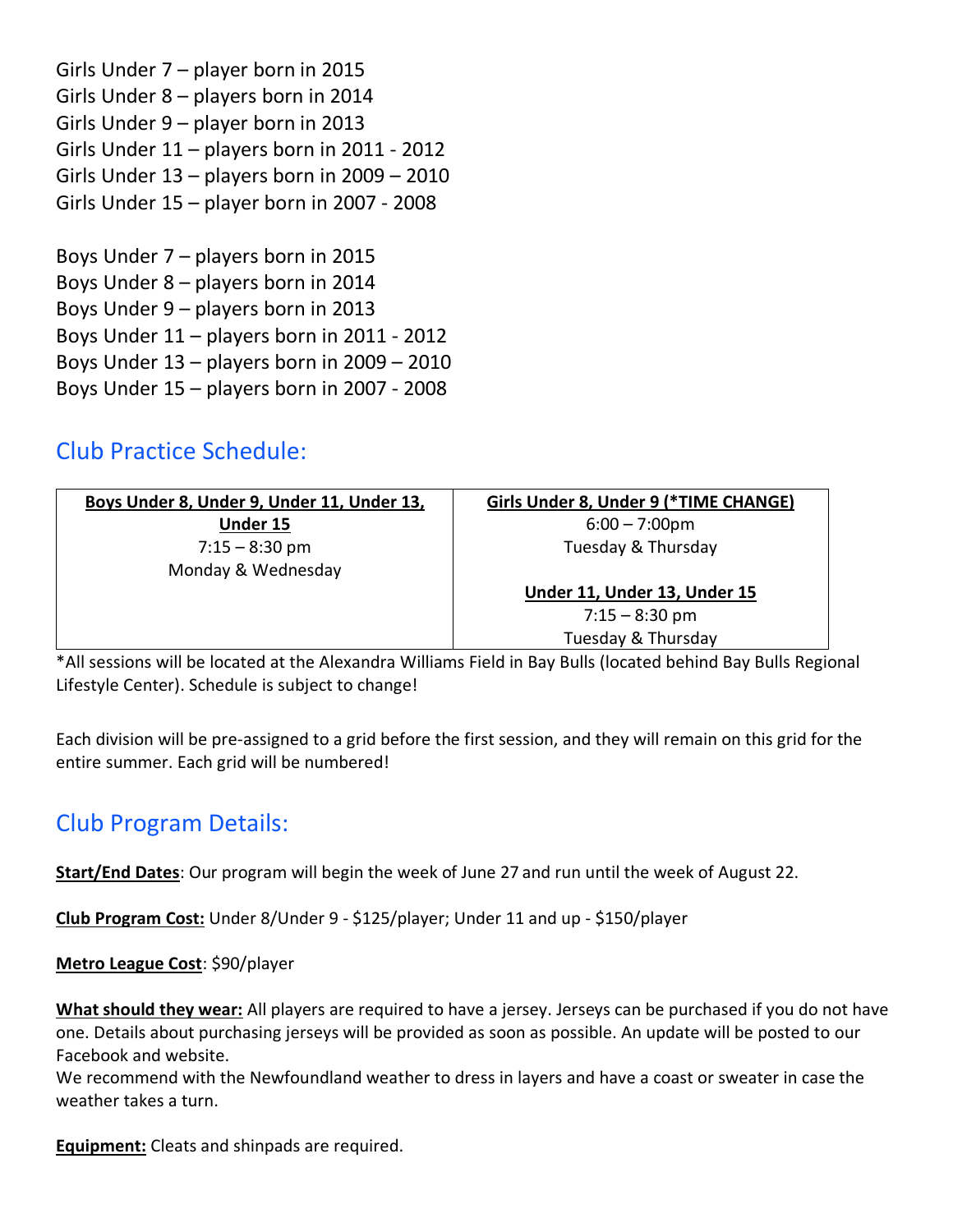**What should you bring:** We provide everything the child may need for a session; however, you should always bring a water bottle for them! If you want to bring a fold-out chair to sit on while the child is playing, that is acceptable as long as it is not on the playing field.

**Rain Days:** If the weather conditions are too wet and are not safe to play on, a call will be made no later than 4:00pm and it will be posted on our Southern Shore United Facebook Page and our soccer supervisor will also send out an email to all program participants. Please check our FB page & your email before your session if you are unsure about the weather. If there is no Facebook message or email - soccer is a go!

## Registration

This year, we are required by NL Soccer Association to use a new registration system called RAMP Registration. We will no longer be using Amilia Registration system for soccer registrations!

### **Registration Deadlines:**

With **Metro League** starting prior to the start of our Club Program, we will be opening registration for both in mid-April with a strict deadline to register for Metro by May 29!

**Club Program** registrations will remain open until June 23. We urge everyone to register early in order to get teams organized and prepared.

#### **RAMP Registration Process:**

**Step 1:** Visit the ramp registration link to get to this homepage. Go ahead and click on "create one Here' to start the process of your account

**Step 2:** 'Create One Here' will lead you to this page where you can fill out your account information. This will be the home base account for your whole family. When you've finished filling this out, go ahead and login.

**Step 3:** Once you're logged in, you'll be taken to your homepage. For now, most of the links on the side are empty, but once you start registering, they'll fill up! To register your play hit 'participant.' You've now started the registration process. Go ahead and choose "2022" ad your season and 'Add a Family Member' to start entering your information.

**Step 4:** Go ahead and choose your division and select the registration packet (ex. Under 4)

**Step 5:** Go through our wavier and signature/select to show you've read it.

**Step 6:** Enter your emergency contact information for your player. Have more than one emergency contact? Go ahead and select 'Add Another' on the bottom of the page.

Step 7: We've added some additional questions to this registration, take an extra moment to fill these out.

**Step 8:** Review your information and submit! Payment can be made online at the point of registration or via EMT. Details will be provided through the system if you select this option.